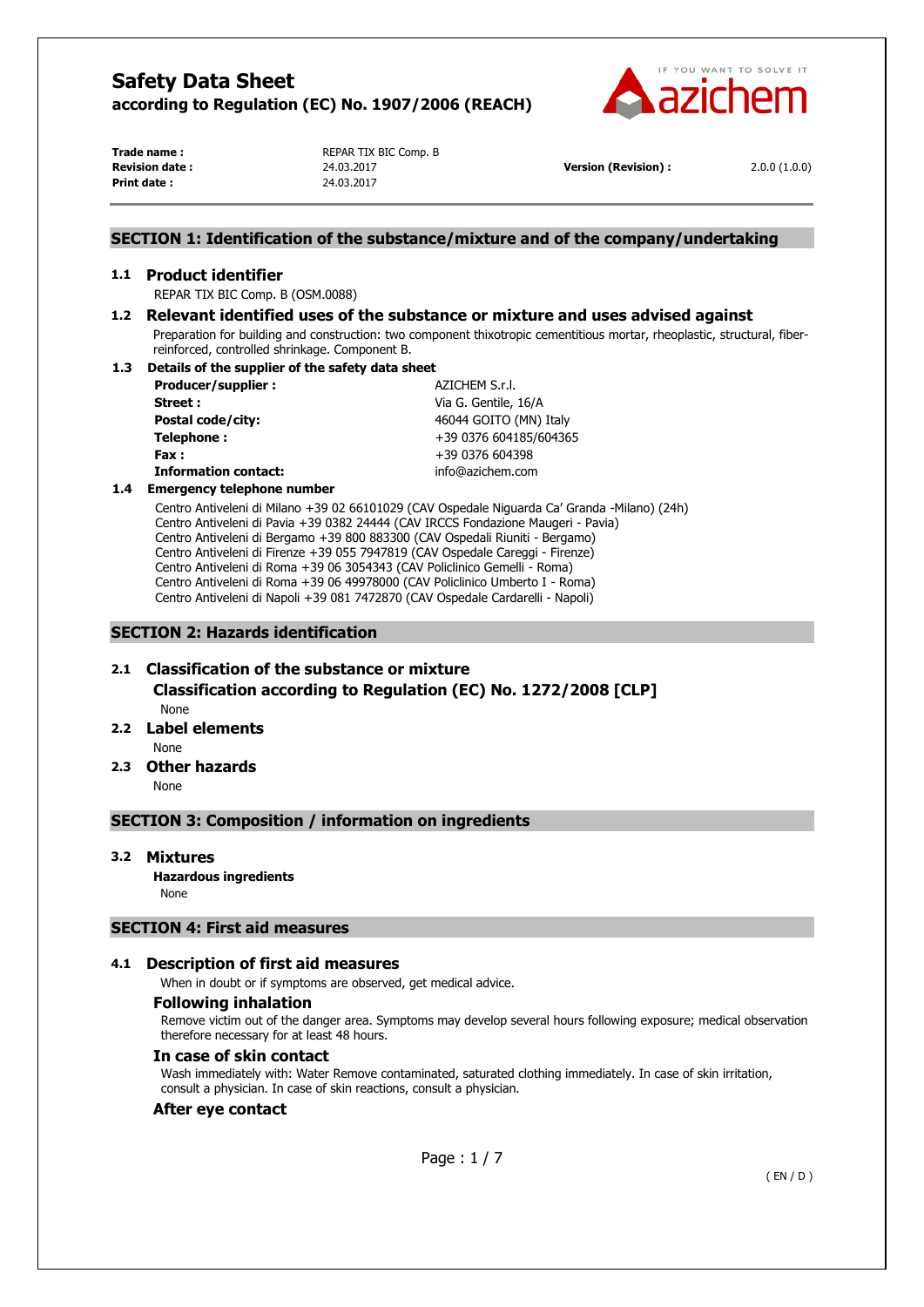

**Print date :** 24.03.2017

**Trade name :** <br>REPAR TIX BIC Comp. B

**Revision date :** 24.03.2017 **Version (Revision) :** 2.0.0 (1.0.0)

After contact with the eyes, rinse with water with the eyelids open for a sufficient length of time, then consult an ophthalmologist immediately.

## **After ingestion**

Never give anything by mouth to an unconscious person or a person with cramps.

- **4.2 Most important symptoms and effects, both acute and delayed**  No information available.
- **4.3 Indication of any immediate medical attention and special treatment needed**  None

# **SECTION 5: Firefighting measures**

# **5.1 Extinguishing media**

#### **Suitable extinguishing media**

Extinguishing powder alcohol resistant foam Carbon dioxide (CO2) Water mist

# **5.2 Special hazards arising from the substance or mixture**

# None

# **5.3 Advice for firefighters**

Remove persons to safety.

#### **Special protective equipment for firefighters**

Do not inhale explosion and combustion gases. Use appropriate respiratory protection.

# **SECTION 6: Accidental release measures**

# **6.1 Personal precautions, protective equipment and emergency procedures**

Clear spills immediately. Wear a self-contained breathing apparatus and chemical protective clothing. Wear a selfcontained breathing apparatus and chemical protective clothing.

#### **For non-emergency personnel**

Remove persons to safety.

#### **6.2 Environmental precautions**

Do not allow to enter into surface water or drains. In case of gas escape or of entry into waterways, soil or drains, inform the responsible authorities.

# **6.3 Methods and material for containment and cleaning up**

#### **For containment**

Absorb with liquid-binding material (e.g. sand, diatomaceous earth, acid- or universal binding agents). Collect in closed and suitable containers for disposal.

#### **For cleaning up**

The contaminated area should be cleaned up immediately with: Water Retain contaminated washing water and dispose it.

#### **6.4 Reference to other sections**

Reference to other sections Safe handling: see section 7 Personal protection equipment: see section 8

# **SECTION 7: Handling and storage**



**7.1 Precautions for safe handling**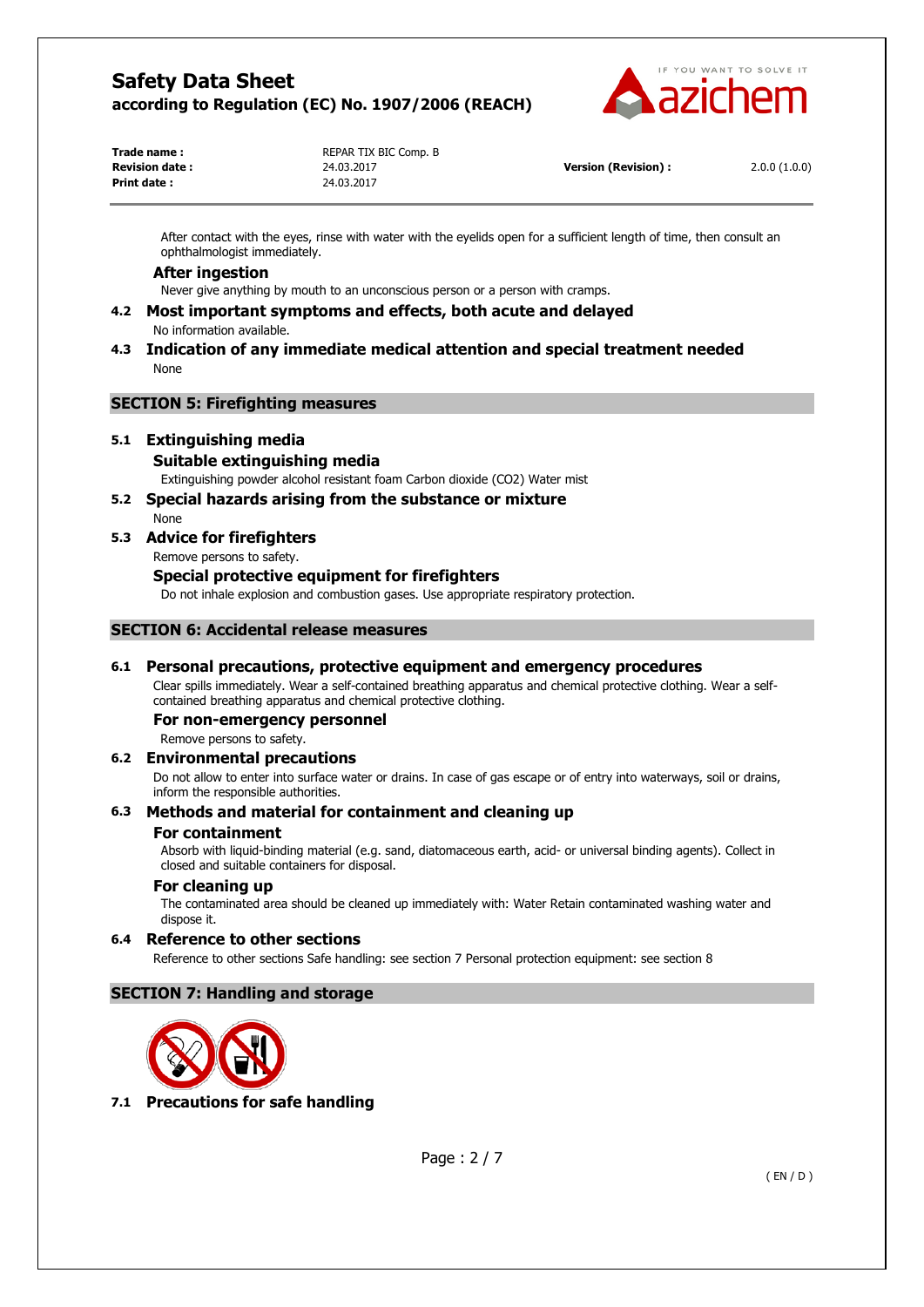

**Print date :** 24.03.2017

**Trade name :** <br>REPAR TIX BIC Comp. B

**Revision date :** 24.03.2017 **Version (Revision) :** 2.0.0 (1.0.0)

#### **Protective measures**

## **Specific requirements or handling rules**

Do not breathe dust. Do not breathe gas/fumes/vapour/spray. See section 8.

#### **Advices on general occupational hygiene**

Normal precautions taken when handling chemicals should be observed.

# **7.2 Conditions for safe storage, including any incompatibilities**

Only use containers specifically approved for the substance/product.

#### **Requirements for storage rooms and vessels**

Keep in a cool, well-ventilated place. Protect against UV-radiation/sunlight Humidity.

#### **Hints on joint storage**

**Storage class :** 12

**Storage class (TRGS 510) :** 12

#### **Keep away from**

Store at least 3 metres apart from: Chemicals/products that react together readily

# **Further information on storage conditions**

Keep container tightly closed and in a well-ventilated place.

**7.3 Specific end use(s)** 

None

# **SECTION 8: Exposure controls/personal protection**

#### **8.1 Control parameters**

#### None

# **8.2 Exposure controls**

#### **Appropriate engineering controls**

If local exhaust ventilation is not possible or not sufficient, the entire working area must be ventilated by technical means. If technical exhaust or ventilation measures are not possible or insufficient, respiratory protection must be worn.

# **Personal protection equipment**



When using do not eat, drink, smoke, sniff.

#### **Eye/face protection**

**Suitable eye protection**  Eye glasses with side protection

# **Skin protection**

**Hand protection** 

Tested protective gloves must be worn

# **SECTION 9: Physical and chemical properties**

# **9.1 Information on basic physical and chemical properties**

#### **Safety relevant basis data Aspect** clear liquid that the clear liquid the clear liquid that the clear liquid the clear liquid that  $\sim$ **Colour Colour Colour Colour Colour Colour Colour No data available Odour** No data available

**Melting point/melting range :**  $(1013 hPa)$   $<0°C$ 

Page : 3 / 7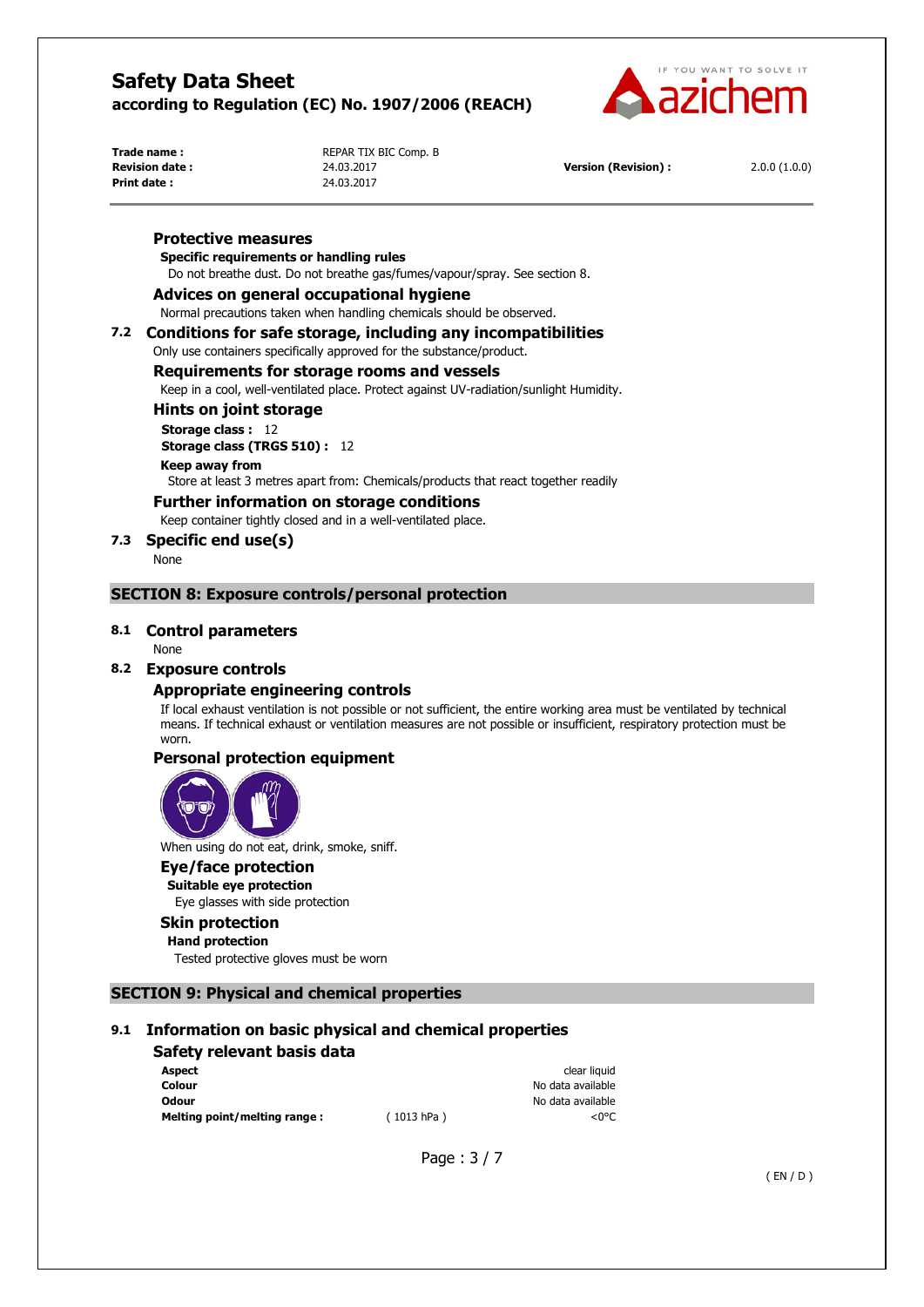

**Trade name :** <br>REPAR TIX BIC Comp. B **Revision date :** 24.03.2017 **Version (Revision) :** 2.0.0 (1.0.0) **Print date :** 24.03.2017

| <b>Vapour density</b>                    | $($ (air = 1) ) | Data not available |
|------------------------------------------|-----------------|--------------------|
| Initial boiling point and boiling range: | (1013 hPa)      | $>100^{\circ}$ C   |
| Decomposition temperature:               |                 | No data available  |
| <b>Self flammability</b>                 |                 | No data available  |
| Flash point:                             |                 | No data available  |
| Flammability (solid, gas)                |                 | Data not available |
| Lower explosion limit :                  |                 | No data available  |
| <b>Upper explosion limit:</b>            |                 | No data available  |
| <b>Explosive properties</b>              |                 | Data not available |
| Vapour pressure                          | (20 °C)         | No data available  |
| Density:                                 | (20 °C)         | 1q/cm3             |
| Water solubility:                        | (20 °C)         | miscible           |
| pH:                                      |                 | No data available  |
| <b>Log Pow</b>                           | (20 °C)         | not applicable     |
| <b>Viscosity :</b>                       | (20 °C)         | No data available  |
| <b>Odour threshold</b>                   |                 | Data not available |
| <b>Evaporation rate</b>                  |                 | Data not available |
| <b>Oxidizing properties</b>              |                 | Data not available |
|                                          |                 |                    |

# **9.2 Other information**

None

# **SECTION 10: Stability and reactivity**

#### **10.1 Reactivity**

No information available.

- **10.2 Chemical stability**  See section 7. No additional measures necessary.
- **10.3 Possibility of hazardous reactions**  No information available.
- **10.4 Conditions to avoid**  No information available.
- **10.5 Incompatible materials**  No information available.
- **10.6 Hazardous decomposition products**  No information available.

**SECTION 11: Toxicological information**

**11.1 Information on toxicological effects** 

No information available.

# **SECTION 12: Ecological information**

Do not allow uncontrolled discharge of product into the environment.

# **12.1 Toxicity**

No information available.

# **12.2 Persistence and degradability**

No information available.

# **12.3 Bioaccumulative potential**  No information available.

# **12.4 Mobility in soil**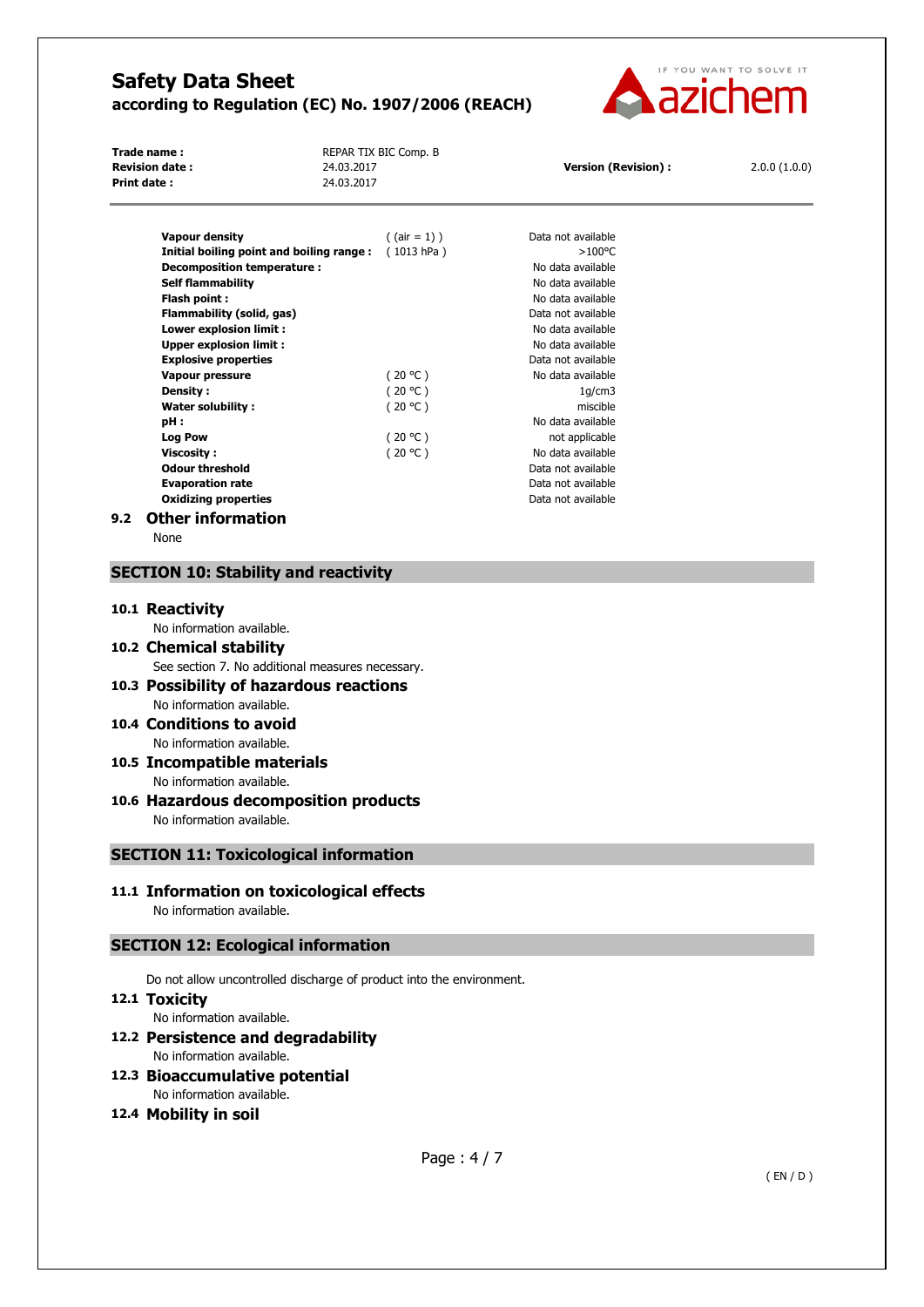

**Print date :** 24.03.2017

**Trade name :** <br>REPAR TIX BIC Comp. B **Revision date :** 24.03.2017 **Version (Revision) :** 2.0.0 (1.0.0)

No information available.

- **12.5 Results of PBT and vPvB assessment**  No information available.
- **12.6 Other adverse effects**  No information available.
- **12.7 Additional ecotoxicological information**  None

# **SECTION 13: Disposal considerations**

**13.1 Waste treatment methods** 

**Product/Packaging disposal** 

Dispose according to legislation.

# **SECTION 14: Transport information**

#### **14.1 UN number**

No dangerous goods in sense of this transport regulation.

**14.2 UN proper shipping name** 

No dangerous goods in sense of this transport regulation.

- **14.3 Transport hazard class(es)**  No dangerous goods in sense of this transport regulation.
- **14.4 Packing group**  No dangerous goods in sense of this transport regulation.
- **14.5 Environmental hazards**  No dangerous goods in sense of this transport regulation.
- **14.6 Special precautions for user**  None
- **14.7 Transport in bulk according to Annex II of MARPOL 73/78 and the IBC Code**  not applicable

#### **SECTION 15: Regulatory information**

# **15.1 Safety, health and environmental regulations/legislation specific for the substance or mixture**

#### **EU legislation**

Regulation (EC) 1907/2006/CE (REACh). Regulation (EC) No 1272/2008 (CLP). Regulation (EU) 2015/830 requirements for the compilation of safety data sheets. Commission Regulation (EC) No 790/2009/CE (amending, for the purposes of its adaptation to technical and scientific progress (ATP), Regulation (EC) No 1272/2008). Commission Regulation (EU) No 286/2011 (amending, for the purposes of its adaptation to technical and scientific progress (ATP), Regulation (EC) No 1272/2008). Commission Regulation (EU) No 618/2012 (amending, for the purposes of its adaptation to technical and scientific progress (ATP), Regulation (EC) No 1272/2008). Commission Regulation (EU) No 487/2013 (amending, for the purposes of its adaptation to technical and scientific progress (ATP), Regulation (EC) No 1272/2008). Commission Regulation (EU) No 758/2013 (amending, for the purposes of its adaptation to technical and scientific progress (ATP), Regulation (EC) No 1272/2008). Commission Regulation (EU) No 944/2013 (amending, for the purposes of its adaptation to technical and scientific progress (ATP), Regulation (EC) No 1272/2008). Commission Regulation (EU) No 605/2014 (amending, for the purposes of its adaptation to technical and scientific progress (ATP), Regulation (EC) No 1272/2008). Commission Regulation (EU) No 1297/2015 (amending, for the purposes of its adaptation to technical and scientific progress (ATP), Regulation (EC) No 1272/2008). **Other regulations (EU)**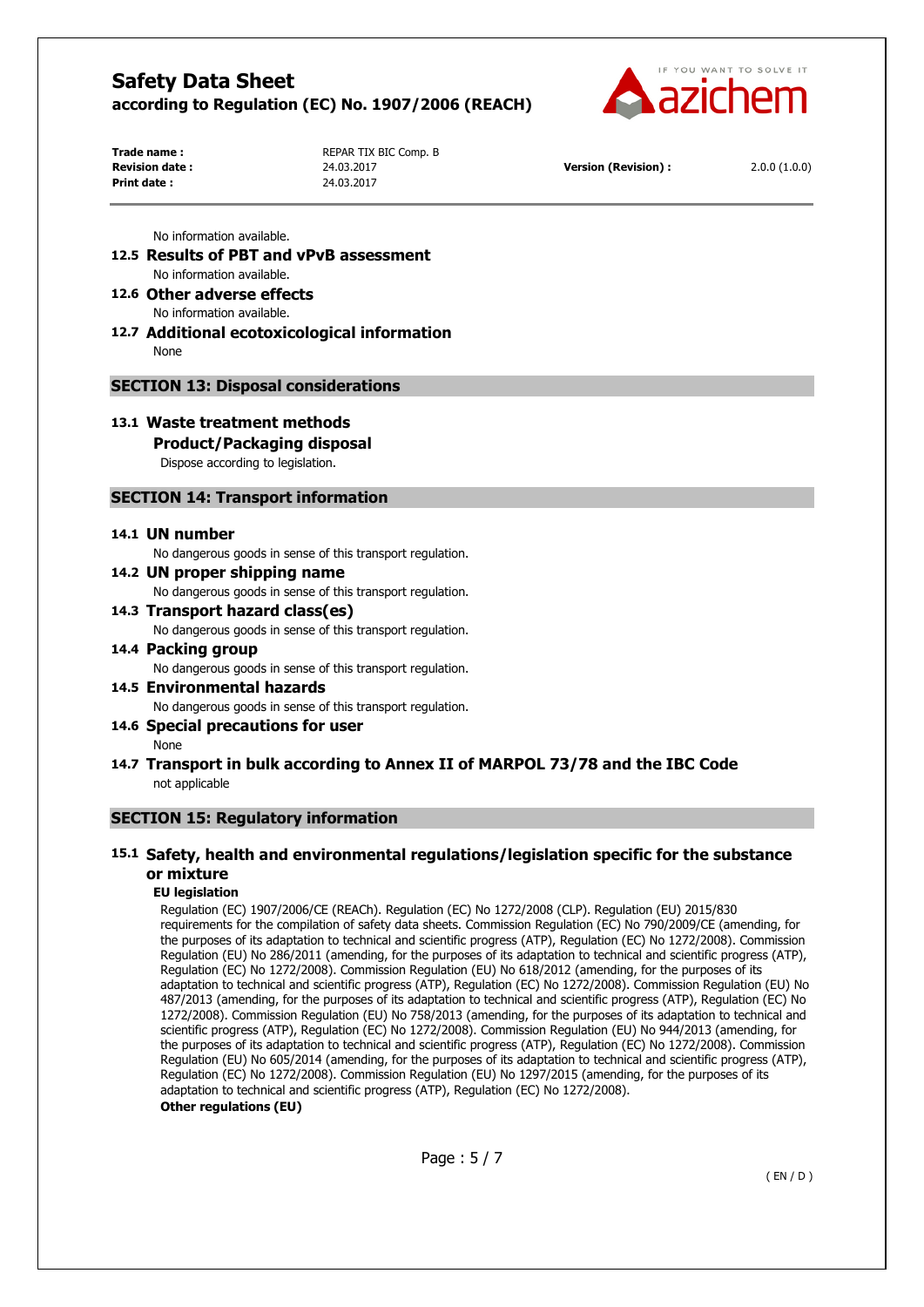

| Trade name:           |  |
|-----------------------|--|
| <b>Revision date:</b> |  |
| Print date:           |  |

**REPAR TIX BIC Comp. B Print date :** 24.03.2017

**Revision date :** 24.03.2017 **Version (Revision) :** 2.0.0 (1.0.0)

#### **Regulation (CE) 1907/2006: Substance of very high concern included in the SVHC Candidate List**  None

# **National regulations**

Italy: Legislative Decree 81/2008 (Consolidated Law on protection of health and safety at work), as amended and Directive 2009/161/UE - chemical risk assessment in accordance with Title IX

**Water hazard class (WGK)** 

Class : nwg (Non-hazardous to water) Classification according to VwVwS

# **15.2 Chemical Safety Assessment**

not applicable

# **SECTION 16: Other information**

#### **16.1 Indication of changes**

None

# **16.2 Abbreviations and acronyms**

#### **LEGENDA:**

| ADR:          | Accord européen relative au transport international des marchandises dangereuses par route<br>(accordo europeo relativo al trasporto internazionale delle merci pericolose su strada) |
|---------------|---------------------------------------------------------------------------------------------------------------------------------------------------------------------------------------|
| ASTM:         | ASTM International, originariamente nota come American Society for Testing and Materials (ASTM)                                                                                       |
| EINECS:       | European Inventory of Existing Commercial Chemical Substances (Registro Europeo delle Sostanze<br>chimiche in Commercio)                                                              |
| EC(0/50/100): | Effective Concentration 0/50/100 (Concentrazione Effettiva Massima per 0/50100% degli Individui)                                                                                      |
| LC(0/50/100): | Lethal Concentration 0/50/100 (Concentrazione Letale per 0/50100% degli Individui)                                                                                                    |
| IC50:         | Inhibitor Concentration 50 (Concentrazione Inibente per il 50% degli Individui)                                                                                                       |
| NOEL:         | No Observed Effect Level (Dose massima senza effetti)                                                                                                                                 |
| NOEC:         | No Observed Effect Concentration (Concentrazione massima senza effetti)                                                                                                               |
| LOEC:         | Lowest Observed Effect Concentration (Concentrazione massima alla quale è possibile evidenziare un<br>effetto)                                                                        |
| DNEL:         | Derived No Effect Level (Dose derivata di non effetto)                                                                                                                                |
| DMEL:         | Derived Minimum Effect Level (Dose derivata di minimo effetto)                                                                                                                        |
| CLP:          | Classification, Labelling and Packaging (Classificazione, Etichettatura e Imballaggio)                                                                                                |
| CSR:          | Rapporto sulla Sicurezza Chimica (Chemical Safety Report)                                                                                                                             |
| LD(0/50/100): | Lethal Dose 0/50/100 (Dose Letale per 0/50/100% degli Individui)                                                                                                                      |
| IATA:         | International Air Transport Association (Associazione Internazionale del Trasporto Aereo)                                                                                             |
| ICAO:         | International Civil Aviation Organization (Organizzazione Internazionale dell'Aviazione Civile)                                                                                       |
| Codice IMDG:  | International Maritime Dangerous Goods code (Codice sul Regolamento del Trasporto Marittimo)                                                                                          |
| PBT:          | Persistent, bioaccumulative and toxic (sostanze persistenti bioaccumulabili e tossiche)                                                                                               |
| RID:          | Règlement concernent le transport International ferroviaire des marchandises Dangereuses<br>(Regolamento concernente il trasporto Internazionale ferroviario delle merci Pericolose)  |
| STEL:         | Short term exposure limit (limite di esposizione a breve termine)                                                                                                                     |
| TLV:          | Threshold limit value (soglia di valore limite)                                                                                                                                       |
| TWA:          | Time Weighted Average (media ponderata nel tempo)                                                                                                                                     |
| UE:           | Unione Europea                                                                                                                                                                        |
| vPvB:         | Very persistent very bioaccumulative (sostanze molto persistenti e molto bioaccumulabili)                                                                                             |
| $N.D.$ :      | Non disponibile.                                                                                                                                                                      |
| N.A.:         | Non applicabile                                                                                                                                                                       |
| VwVwS.:       | Text of Administrative Regulation on the Classification of Substances hazardous to waters into Water<br>Hazard Classes (Verwaltungsvorschrift wassergefährdende Stoffe – VwVwS)       |
| PNEC:         | Predicted No Effect Concentration                                                                                                                                                     |
| PNOS:         | Particulates not Otherwise Specified                                                                                                                                                  |
| BOD:          | Biochemical Oxygen Demand                                                                                                                                                             |
| COD:          | Chemical Oxygen Demand                                                                                                                                                                |
| BCF:          | <b>BioConcentration Factor</b>                                                                                                                                                        |